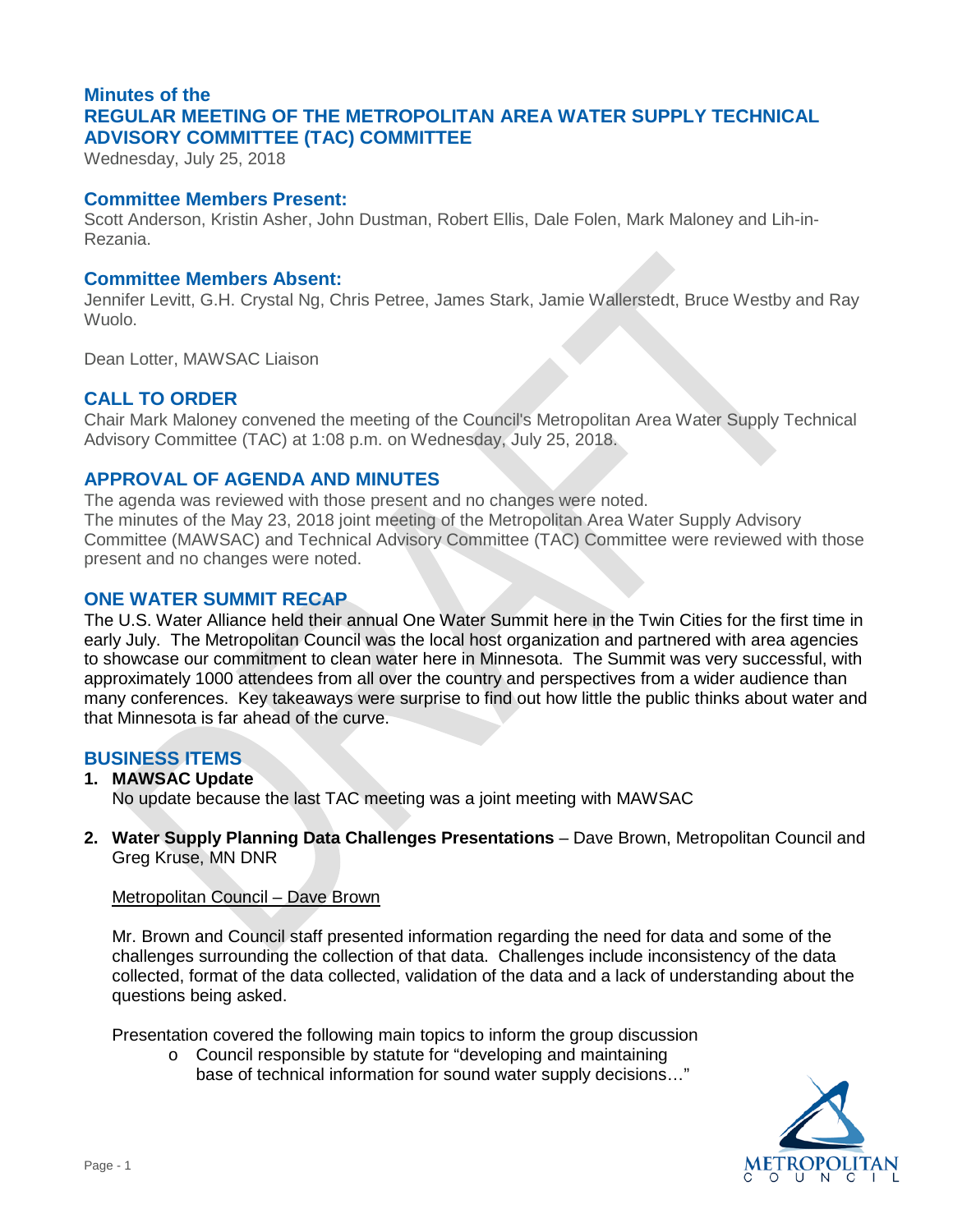- o Master Water Supply Plan (MWSP) sets several desired outcomes.
- o Data collection and analysis is required to track performance towards those desired outcomes.
- o MWSP Goal to use less than 90 gallons per person per day by 2040 used as one example to highlight the data challenges
- o Data Consistency
	- **Water use data is collected by several agencies. The information collected has** changed over time.
- o Data collection and entry
	- Excel. Much of the data has not been transferred from the various formats into a Historic data is in many formats including, paper, PDF and Microsoft Word and single electronic database.
	- Although templates are used for various documents that provide water data, the format of the templates allows people to leave values blank, add or delete data elements.
	- **EXTE:** Little to no data validation rules when data is entered.
- $\circ$  Data quality how to improve
	- **Understand the purpose and context of the data**
	- Use a data dictionary for all data elements it's obvious many people don't fully understand what data should be entered.
	- **Perform regular review of data to uncover anomalies**
- o Data quality the results of the 2017 MnDNR Water Conservation Report Data set provided for 7 county metro area.
	- 20 to 30% of several data types showed questionable or inaccurate data.
- o Recommended that providing training would help public water suppliers improve the quality of data they provide.

## Mn Department of Natural Resources – Greg Kruse

Mr. Kruse presented on the challenges surrounding data from the agency's perspective.<br>The presentation covered the following main topics to inform the group discussion: The presentation covered the following main topics to inform the group discussion:

- o Reiterated the challenges with Water Conservation Data as presented in Dave Brown's presentation.
- o Provided maps showing the locations of groundwater monitoring wells in the metro area. Also provided animations showing the changes in groundwater levels in various aquifers over time in the metro.
- o Working on building out groundwater monitoring network to better understand current conditions in real time.
- o DNR needs funding to build out monitoring network, with focus on Prairie Du Chien aquifer.
- o DNR is getting SCADA data from various cities, but it is expensive for cities and DNR to connect to that data. Requires multiple software platforms.

#### Mn Department of Health – Lih-in Rezania

Ms. Rezania was invited at the meeting to provide any perspectives that she or MDH has on the data issue. Following are some of her comments.

- o MDH is seeing a great interest in more and different types of stakeholders wanting to see the data. Not just the raw numbers but turning values into visuals that tell stories.
- o Stakeholders have a desire to access data using mobile devices.<br>Page 2 | METROPOLITAN COUNCIL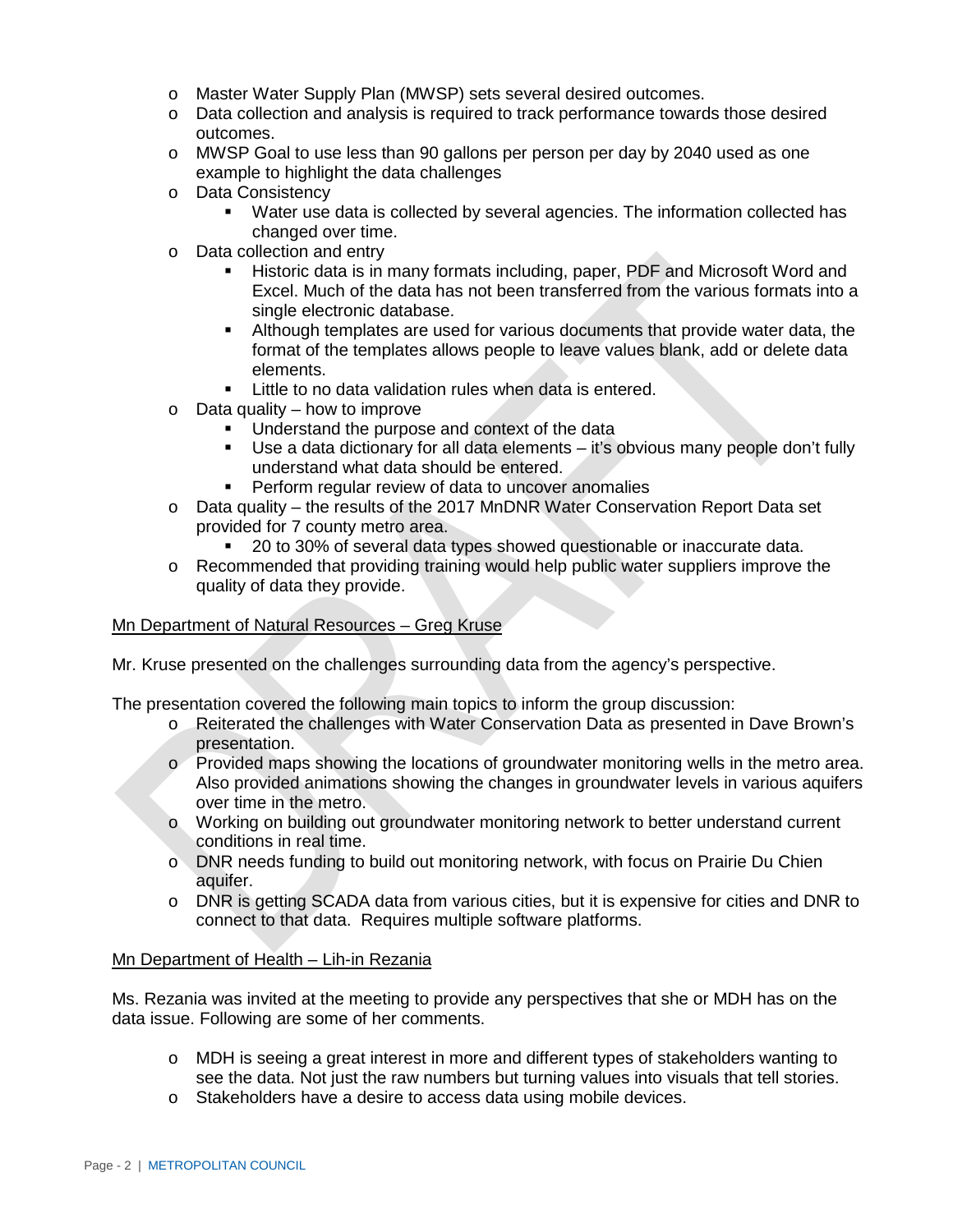## Comments by TAC, Council staff and audience members

- o Frustration on part of municipalities of the cost of providing the data to DNR, particularly when it seems that the data is not being used.
- o Trust is a major factor, but it is improving between cities and agencies
- o Funds are always limited and there is competition for those funds.
- o Staff turnover is a huge issue for building and maintaining trust and for understanding the data entry, collection and analysis
- **3. Data Challenges Discussion**  Due to feedback from the members present, small group discussion was skipped in favor of jumping directly into large group discussion.

and not solutions or answers. People had 4 minutes to share their questions, which are listed below.<br>Lanya Ross and Dave Brown captured the questions on a poster. First exercise during group discussion was a "Question Burst". Lanya led this exercise which got people to share the questions that came up for them during the presentations. Intent was to get only questions

Below are the questions raised during the Question Burst.

The prompt for people's questions was "Creating and maintaining data for sound water supply decisions"

NOTES ON QUESTION BURST POSTER

- What does trustworthy date look like?
- Who pays for it?
- What are the risks of supplying data to agencies?
- How to improve?
- Will it be used for compliance?
- Difference between public and private?
- How can we leverage technology?
- Are agencies required to use?
- Why not using the data we have?
- How do you create accountability?
- Who is it for?
- Can we agree on data definitions?
- Who will hold data and that it is trusted (agency)?
- How can it be accessed?
- How is technology considered?
- What data?
- How to share with users?
- How to know it's accurate?
- How to get people to contribute?
- What is vision for continual improvement?
- Why are we collecting it?
- How do you know it's accurate?
- Who's responsible to collect it?
- Who gets to tell the story? How many stories are there?
- How do you ensure uniformity?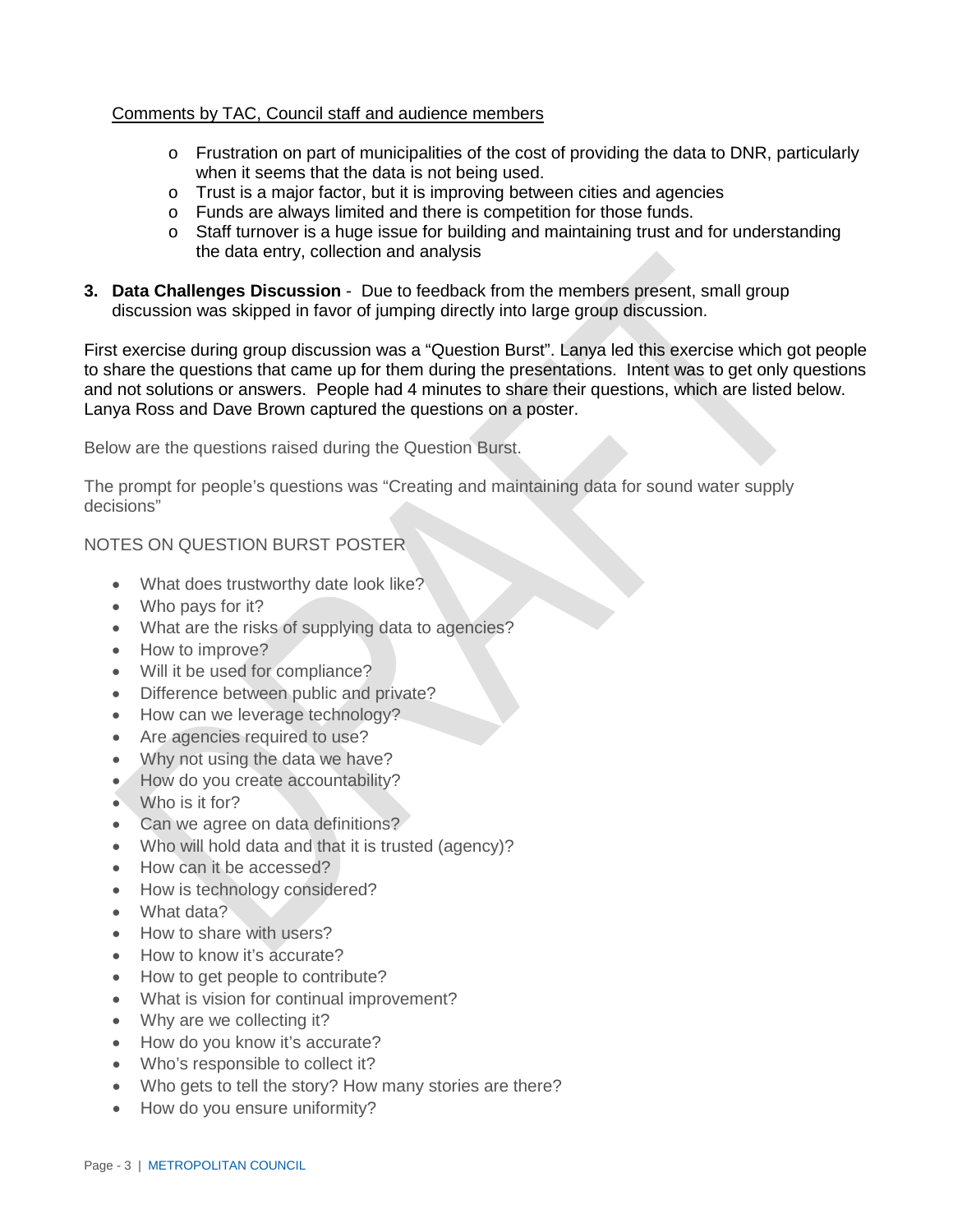• Share USGS water use report.

 *After Question Burst exercise, staff discussed options to address the data collection issues. One method would be for TAC to create a "White Paper". Staff gave high level overview of "White Paper" process. An outline of that process is shown below.* 

White Paper outline:

- Audience
- Problem
- Values
- Issues
- Options
- Recommendations
- Conclusions

Members provided input on the "White Paper" idea which are captured below.

## NOTES FROM THE WHITE PAPER POSTER:

- • What would be best way to address? White paper, guidance document or technical memorandum?
- Maybe Metropolitan Council could provide quidance document to public water suppliers
- Support public water suppliers with training module(s).
- Example topics to cover would be: data standards, protocols.
- Problem statement for white paper: Water is a quasi-renewable resource with costs that increase
- Possible title: The broken data system? Disconnected system?
- Business vs stewardship roles

## Here are comments by TAC, Council staff and audience members during the discussion.

- A municipality expressed embarrassment that municipalities are not better at understanding and reporting data. Not sure how to address.
- Municipalities often use different values when reporting to different agencies for different reasons. For example, may internally use higher values when planning future water use but then provide more conservative values externally to planning or permitting agencies.
- • Several members wanted to better understand how the two water use goals in the Master Water Supply Plan (MWSP) were determined and who decided on those specific numbers. None of the members knew the history or the basis for the residential water use goal of 75 gallons per person per day (gpcd) or the total water use goal of 90 gallons per person per day.
- • These two MWSP goals generated a lot of questions and comments by TAC, staff and audience members.
	- o Why do we have targets for water use?
	- o How is it calculated?
	- o Is there a standardized formula?
	- o How do we define sustainability?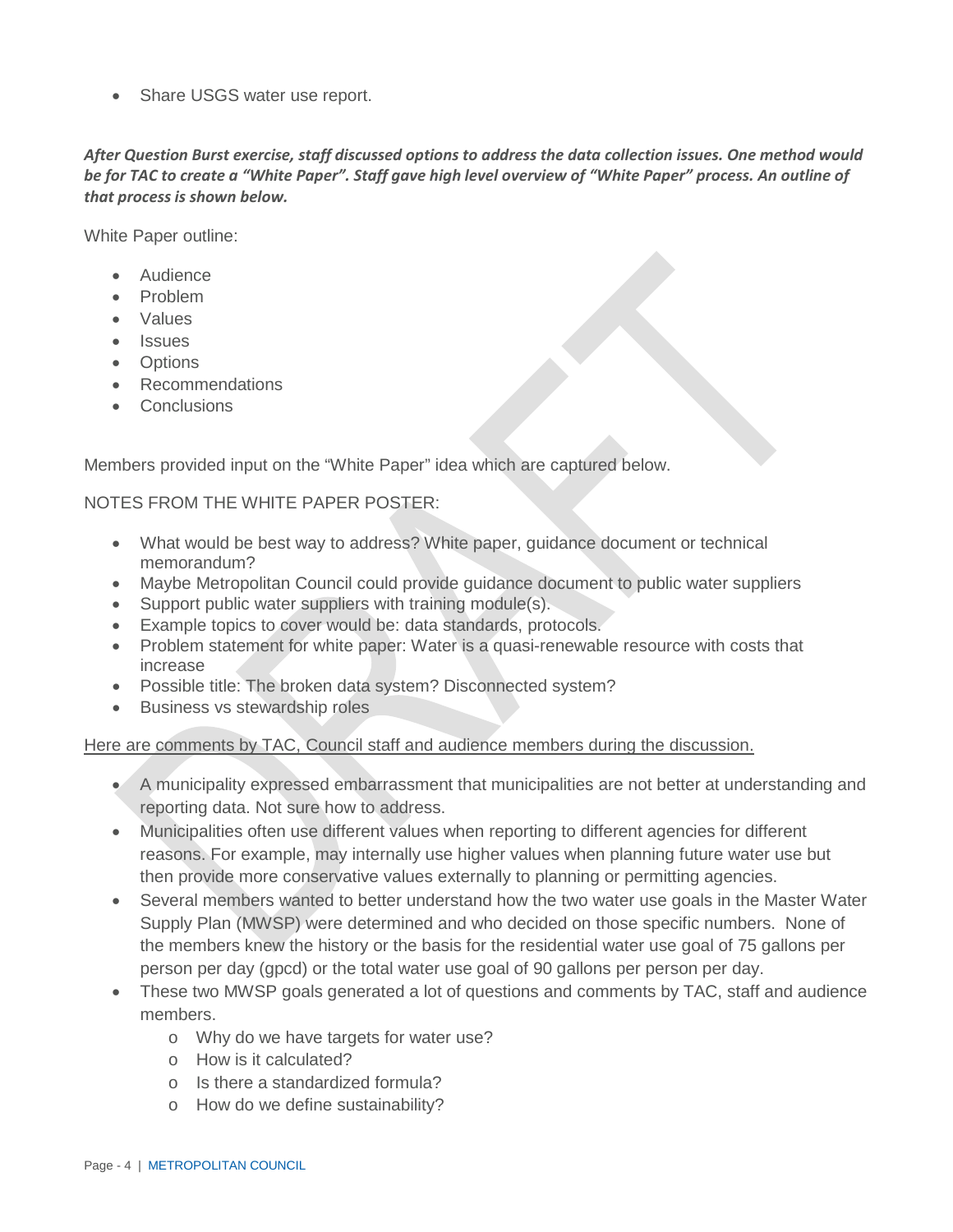- o Why does sustainability matter?
- o What do we value? What are our values?
- o How do I explain to my City Council why the state has these water use goals and justify to them why those numbers were selected? What is the science behind these selections?
- o How do we standardize the data reported?
- Strong interest by everyone to fully understand the rationale behind the selection of the 75 and 90 gpcd goals.
- Risks for agencies collecting and then sharing data that winds up making someone look bad.
- revenue and the need to increase rates. This creates a general conflict between selling water and being stewards of the water. Are members willing to act as Ambassadors for having these conversations and working towards solutions? Or providing input to the Legislative Water • Municipalities are in the business of selling water, so reducing water use results in decreased Commission?

Another exercise was used to further explore the question of gallons per person per day goals. Below are those notes.

## NOTES FROM THE 5 WHYS POSTER:

- 1. Why do we have goals/targets for water use (75, 90 gpcd)?
	- a. People's money is spent chasing these numbers
	- b. Understand sustainability
	- c. What does it cost to get to these targets?
	- d. Do these targets protect other water uses? How to value them (other uses)?
- 2. Why does money matter? Or Why does our decision regarding sustainability matter?
	- a. Dollars are finite and competing with other needs.
	- b. Our decisions re: sustainability matter to reduce cost.
- 3. Why is the understanding that dollars are finite matter, and relate to life priorities? Why is it a sticking point?
	- a. Community trust
	- b. Sticking point because it may not represent all the value of water

Additional thoughts: Why is there no consistency in how goals are calculated? Is it defined (Met Council can summarize, TAC can review and provide input)? Explore options to collect/manage data?

## **4. Next Steps** – Dave Brown, Metropolitan Council

Staff at the Council will prepare a draft document to capture ideas presented today, which will perhaps be shaped into a White Paper, Technical Memorandum, Guidance Document or Training Module.

## **NEXT TAC MEETING**

 24, 2018 from 1 to 4 pm. An optional tour of the water system facilities is being considered immediately before the meeting. Additional information will be provided later.<br>Page - 5 | METROPOLITAN COUNCIL Staff indicated that the next TAC meeting will be at New Brighton City Council Chambers on October